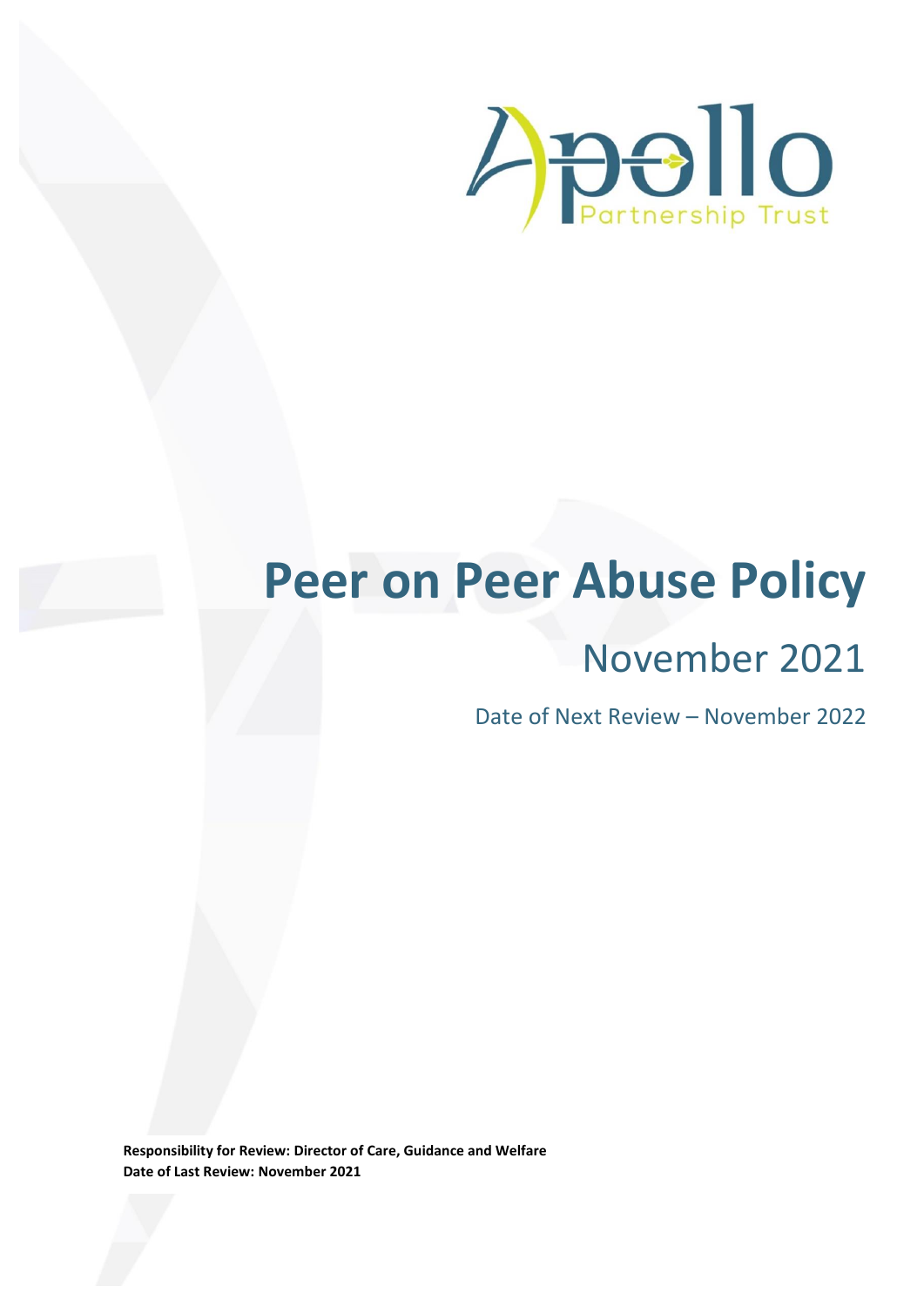# **Peer on Peer Abuse Policy 2021 Including sexual violence and sexual harassment between children**

# **1.0 Policy Statement**

It is essential that all our staff understand the importance of challenging inappropriate behaviours between peers, many of which are listed below, that are abusive in nature. Downplaying certain behaviours, for example dismissing sexual harassment as "just banter", "just having a laugh", "part of growing up" or "boys being boys" can lead to a culture of unacceptable behaviours, an unsafe environment for children and in worst case scenarios a culture that normalises abuse leading to children accepting it as normal and not coming forward to report it. (KCSIE 21)

# [https://assets.publishing.service.gov.uk/government/uploads/system/uploads/attachment\\_data/file/1014057](https://assets.publishing.service.gov.uk/government/uploads/system/uploads/attachment_data/file/1014057/KCSIE_2021_September.pdf) [/KCSIE\\_2021\\_September.pdf](https://assets.publishing.service.gov.uk/government/uploads/system/uploads/attachment_data/file/1014057/KCSIE_2021_September.pdf)

Apollo Partnership Trust (APT) Schools' staff who work with children are advised to maintain an attitude of 'it could happen here' where safeguarding is concerned. When concerned about the welfare of a child, staff should always act in the best interests of the child.

Peer abuse is behaviour by an individual or group intending to physically, sexually or emotionally hurt others.

All staff should recognise that children are capable of abusing their peers. All staff should be aware of safeguarding issues from peer abuse including:

- bullying (including online bullying)
- physical abuse such as hitting, kicking, shaking, biting, hair pulling, or otherwise causing physical harm
- sexual violence and sexual harassment
- sexting (also known as youth produced sexual imagery); and
- initiation/hazing type violence and rituals.

This abuse can:

- Be motivated by perceived differences e.g. on grounds of race, religion, gender, sexual orientation, disability or other differences
- Result in significant, long lasting and traumatic isolation, intimidation or violence to the victim; vulnerable adults are at particular risk of harm

Children or young people who harm others may have additional or complex needs e.g.:

- Significant disruption in their own lives
- Exposure to domestic abuse or witnessing or suffering abuse
- Educational under-achievement
- Involvement in crime

Stopping violence and ensuring immediate physical safety is the first priority of any education setting, but emotional bullying can sometimes be more damaging than physical. School staff, alongside their Designated Safeguarding Lead and/or Deputy, have to make their own judgements about each specific case and should use this policy guidance to help

# **2.0 Scope and Purpose**

The purpose of this policy is to explore some forms of peer on peer abuse. The policy also includes a planned and supportive response to the issues. At APT schools we have the following policies in place that should be read in conjunction with this policy:

- Anti-Bullying
- Safeguarding and Child Protection Policy

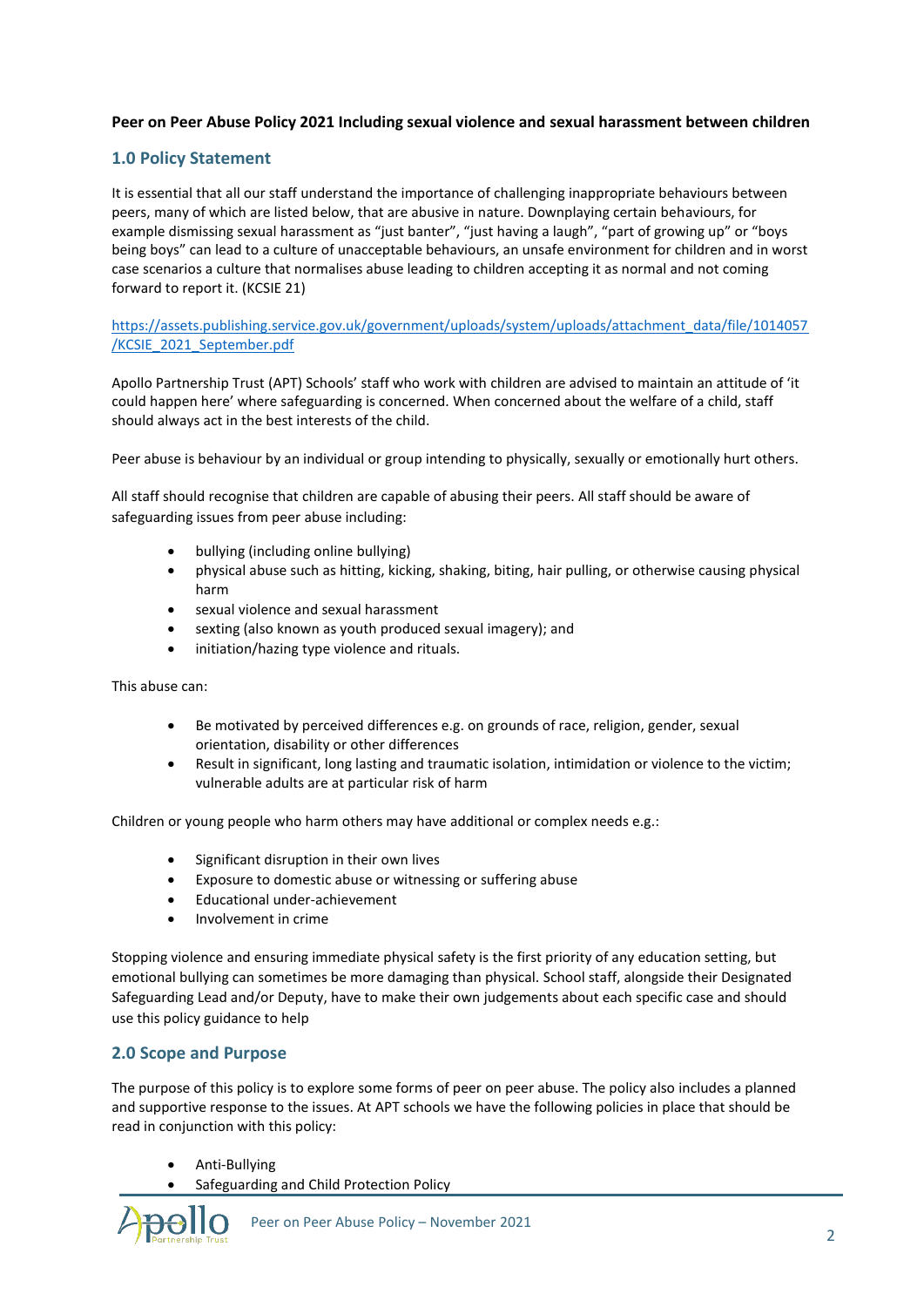- Managing Allegations / Whistleblowing Policy
- Behaviour Policy
- Online Safety Policy

# **2.0 Responsibility**

Keeping Children Safe in Education (KCSIE), 2021 states that

'Governing bodies and proprietors should ensure their child protection policy includes procedures to minimise the risk of peer on peer abuse and sets out how allegations of peer on peer abuse will be investigated and dealt with'.

It also emphasises that the voice of the child must be heard.

'Governing bodies, proprietors and school or college leaders should ensure the child's wishes and feelings are taken into account when determining what action to take and what services to provide. Systems should be in place for children to express their views and give feedback. Ultimately, all system and processes should operate with the best interests of the child at their heart.'

Peer on Peer abuse is referenced in the Safeguarding and Child Protection Policy. The sensitive nature and specific issues involved with peer on peer necessitate separate policy guidance. At APT schools we continue to ensure that any form of abuse or harmful behaviour is dealt with immediately and consistently to reduce the extent of harm to the young person, with full consideration to the impact on an individual child's emotional and mental health and well-being.

# **3.0 Framework and Legislation**

This policy is supported by the key principles of the Children's Act, 1989 that the child's welfare is paramount. Another key document is Working Together, 2018, highlighting that every assessment of a child, 'must be informed by the views of the child'. (Working Together, 2018) This is echoed by Keeping Children Safe in Education, 2021 through ensuring procedures are in place in schools and settings to hear the voice of the child.

# **4.0 Abuse and harmful behaviour**

It is necessary to consider:

- what abuse is and what it looks like
- how it can be managed
- what appropriate support and intervention can be put in place to meet the needs of the individual
- what preventative strategies may be put in place to reduce further risk of harm.

Abuse is abuse and should never be tolerated or passed off as 'banter' or 'part of growing up'. It Is important to consider the forms abuse may take and the subsequent actions required.

Children are vulnerable to abuse by their peers. Such abuse should be taken as seriously as abuse by adults and should be subject to the same child protection procedures.

Staff must not dismiss abusive behaviour as normal between young people and must not develop high thresholds before taking action.

Staff must be aware of the potential uses of information technology for bullying and abusive behaviour between young people.

Staff must be aware of the added vulnerability of children and young people who have been the victims of violent crime (for example mugging), including the risk that they may respond to this by abusing younger or weaker children.

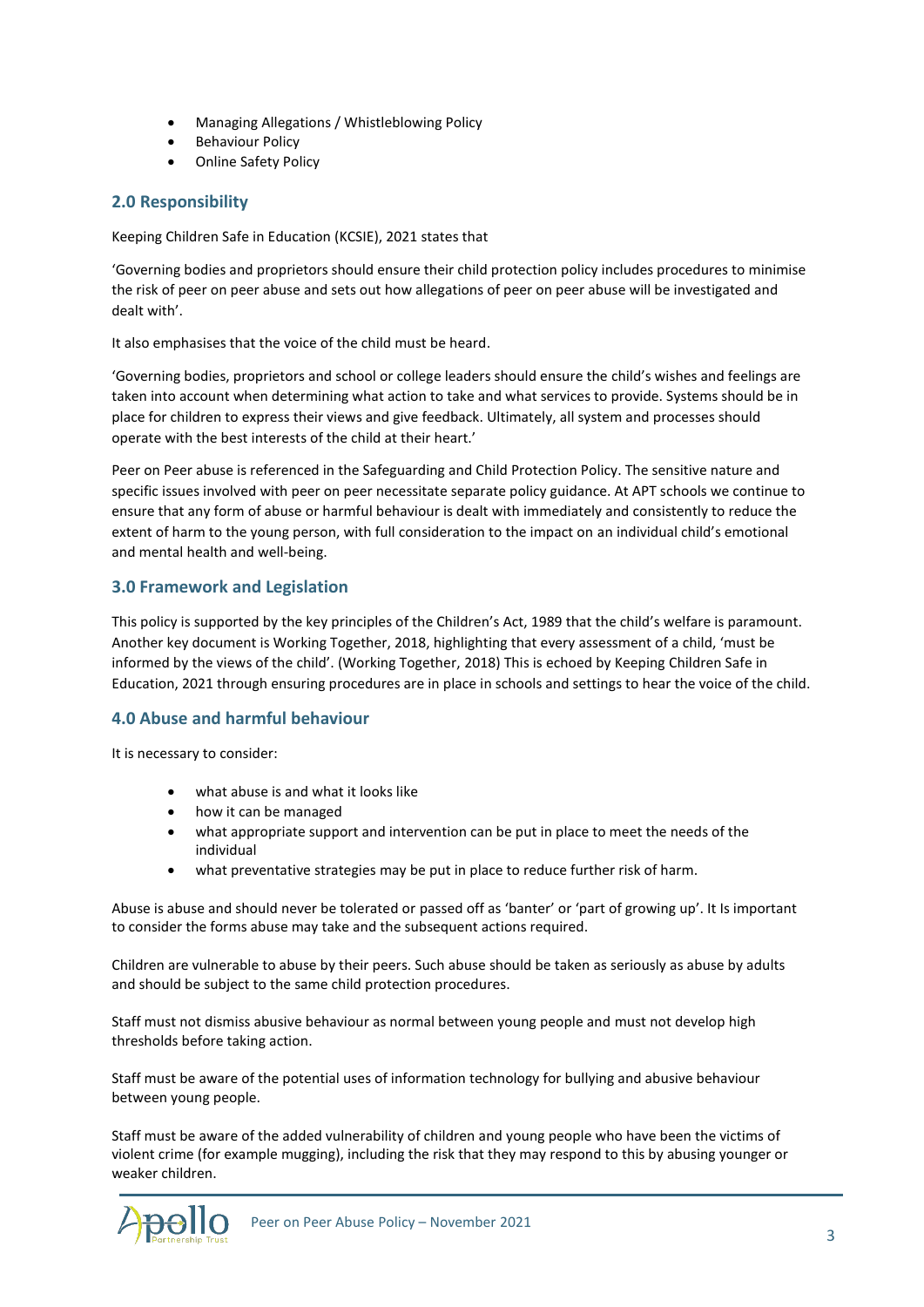The alleged perpetrator is likely to have considerable unmet needs as well as posing a significant risk of harm to other children. Evidence suggests that such children may have suffered considerable disruption in their lives, may have witnessed or been subjected to physical or sexual abuse, may have problems in their educational development and may have committed other offences. They may therefore be suffering, or be at risk of suffering, significant harm and be in need of protection. Any long-term plan to reduce the risk posed by the alleged perpetrator must address their needs.

# **5.0 Types of abuse**

There are many forms of abuse that may occur between peers and this list is not exhaustive. Each form of abuse or prejudiced behaviour is described in detail followed by advice and support on actions to be taken.

#### **5.1 Physical abuse**

This may include hitting, kicking, nipping/pinching, shaking, biting, hair pulling, or otherwise causing physical harm to another person. There may be many reasons why a child harms another and it is important to understand why a young person has engaged in such behaviour, including accidently before considering the action or punishment to be undertaken.

#### **5.2 Sexual violence and sexual harassment**

This must always be referred immediately to the Designated Safeguarding Lead. The DSL will follow the DfE Guidance: Sexual violence and sexual harassment between children in schools and colleges Sept 2021 [https://www.gov.uk/government/publications/sexual-violence-and-sexual-harassment-between-children-in](https://www.gov.uk/government/publications/sexual-violence-and-sexual-harassment-between-children-in-schools-and-colleges)[schools-and-colleges](https://www.gov.uk/government/publications/sexual-violence-and-sexual-harassment-between-children-in-schools-and-colleges)

Sexual violence and sexual harassment can occur between two children of any age and sex. It can also occur through a group of children sexually assaulting or sexually harassing a single child or group of children. Sexually harmful behaviour from young people is not always contrived or with the intent to harm others. There may be many reasons why a young person engages in sexually harmful behaviour and it may be just as distressing to the young person who instigates it as to the young person it is intended towards. Sexually harmful behaviour may include:

- inappropriate sexual language
- inappropriate role play
- sexual touching
- sexual assault/abuse.

Staff must be aware of the importance of:

- making clear that sexual violence and sexual harassment is not acceptable, will never be tolerated and is not an inevitable part of growing up
- not tolerating or dismissing sexual violence or sexual harassment as "banter", "part of growing up", "just having a laugh" or "boys being boys"; and
- challenging behaviours (potentially criminal in nature), such as grabbing bottoms, breasts and genitalia, flicking bras and lifting up skirts. Dismissing or tolerating such behaviours risks normalising them
- Upskirting: where someone takes a picture under a person's clothing (not necessarily a skirt) without permission and or knowledge, with the intention of viewing their genitals or buttocks (with or without underwear) to obtain sexual gratification, or cause the victim humiliation, distress or alarm. It is a criminal offence. Anyone of any gender, can be a victim.

#### **5.3 Bullying**

Bullying is unwanted, aggressive behaviour among school aged children that involves a real or perceived power imbalance. The behaviour is repeated, or has the potential to be repeated, over time. Both young people who are bullied and who bully others may have serious, lasting problems.

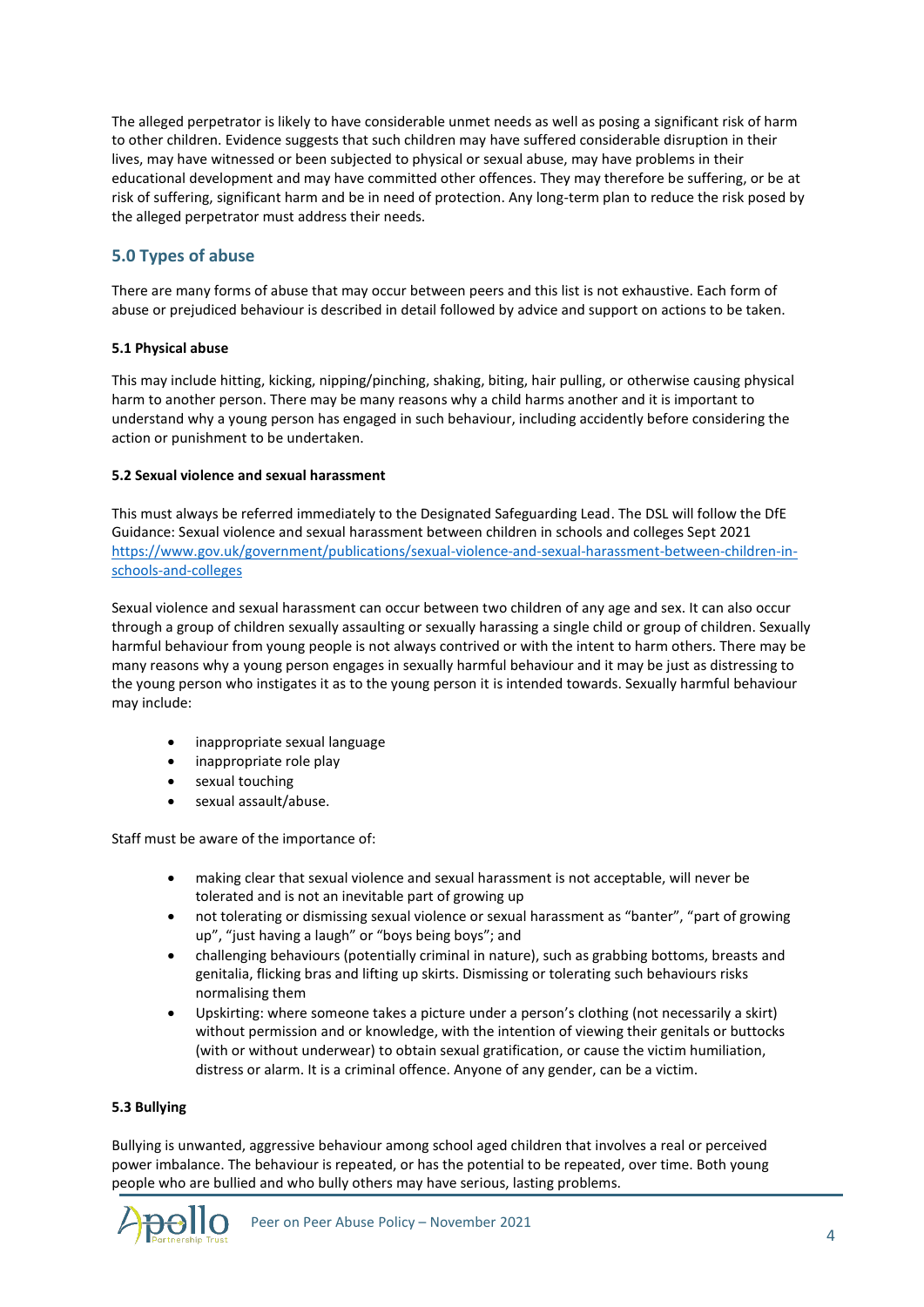In order to be considered as bullying, the behaviour must be aggressive and include:

- An Imbalance of Power: Young people who bully use their power—such as physical strength, access to embarrassing information, or popularity—to control or harm others. Power imbalances can change over time and in different situations, even if they involve the same people.
- Repetition: Bullying behaviours happen more than once or have the potential to happen more than once. Bullying includes actions such as making threats, spreading rumours, attacking someone physically or verbally or for a particular reason e.g. size, hair colour, gender, sexual orientation, and excluding someone from a group on purpose.

# **5.4 Online Bullying**

Online Bullying is the use of technology (social networking, messaging, text messages, e-mail, chat rooms etc.) to harass threaten or intimidate someone for the same reasons as stated above.

Online bullying can take many forms:

- Abusive or threatening texts, emails or messages
- Posting abusive comments on social media sites
- Sharing humiliating videos or photos of someone else
- Stealing someone's online identity
- Spreading rumours online
- Trolling sending someone menacing or upsetting messages through social networks, chatrooms or games
- Developing hate sites about another person
- Prank calls or messages
- Group bullying or exclusion online
- Anonymous messaging
- Encouraging a young person to self-harm
- Pressuring children to send sexual messages or engaging in sexual conversations

#### **5.5'Sexting' / Sharing nude or indecent imagery**

The term 'sexting' relates to the sending of indecent images, videos and/or written messages with sexually explicit content; these are created and sent electronically. They are often 'shared' via social networking sites and instant messaging services.

[https://www.gov.uk/government/publications/sharing-nudes-and-semi-nudes-advice-for-education-settings](https://www.gov.uk/government/publications/sharing-nudes-and-semi-nudes-advice-for-education-settings-working-with-children-and-young-people)[working-with-children-and-young-people](https://www.gov.uk/government/publications/sharing-nudes-and-semi-nudes-advice-for-education-settings-working-with-children-and-young-people)

#### **5.6 Initiation/Hazing**

Hazing is a form of initiation ceremony which is used to induct newcomers into an organisation. There are a number of different forms, from relatively mild rituals to severe and sometimes violent ceremonies. The ceremony welcomes newcomers by subjecting them to a series of trials which promote a bond between them. After the hazing is over, the newcomers also have something in common with older members of the organisation, because they all experienced it as part of a rite of passage. Many rituals involve humiliation, embarrassment, abuse, and harassment.

#### **5.7 Prejudiced Behaviour**

The term prejudice-related bullying refers to a range of hurtful behaviour, physical or emotional or both, which causes someone to feel powerless, worthless, excluded or marginalised, and which is connected with prejudices around belonging, identity and equality in wider society – for example disabilities and special educational needs, ethnic, cultural and religious backgrounds, gender, home life, (for example in relation to issues of care, parental occupation, poverty and social class) and sexual identity.

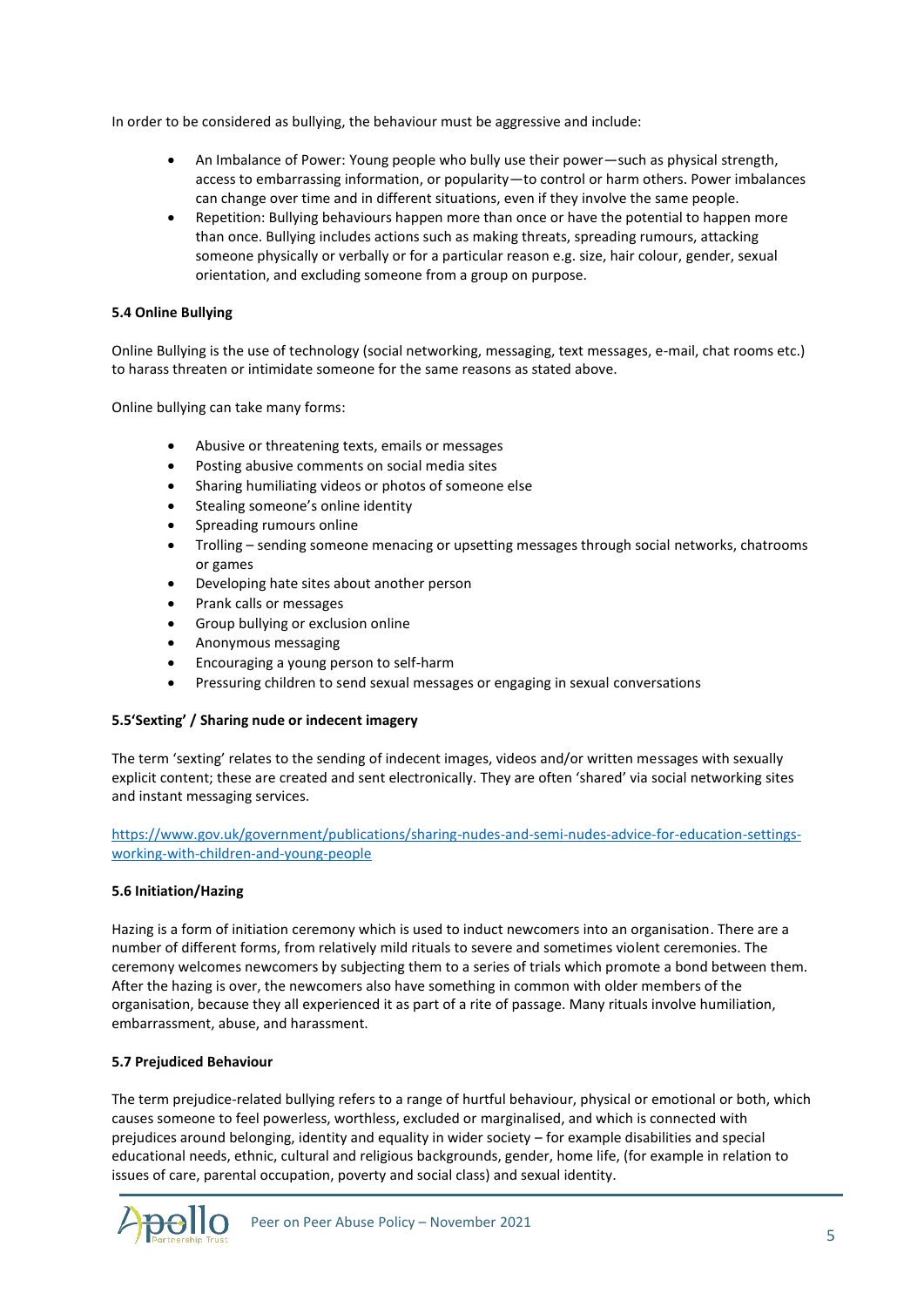#### **5.8 Teenage relationship abuse**

Teenage relationship abuse is a pattern of actual or threatened acts of physical, sexual, and/or emotional abuse, perpetrated by an adolescent (between the ages of 13 and 18) against a current or former partner. Abuse may include insults, coercion, social sabotage, sexual harassment, threats and/or acts of physical or sexual abuse. The abusive teen uses this pattern of violent and coercive behaviour, in a heterosexual or same gender relationship, in order to gain power and maintain control over the partner. This abuse may be child sexual exploitation.

# **6.0 Expected staff action**

Staff must consider the seriousness of the case and make a quick decision whether to inform the Designated Safeguarding Lead immediately before taking any further in-school actions.

# **7.0 Recognising peer abuse**

**7.1** An assessment of an incident between peers should be completed and consider:

- Chronological and developmental ages of everyone involved
- Difference in their power or authority in relation to age, race, gender, physical, emotional or intellectual vulnerability
- All alleged physical and verbal aspects of the behaviour and incident
- Whether the behaviour involved inappropriate sexual knowledge or motivation
- What was the degree of physical aggression, intimidation, threatening behaviour or bribery
- The effect on the victim
- Any attempts to ensure the behaviour and incident is kept a secret
- The child or young person's motivation or reason for the behaviour, if they admit that it occurred
- Whether this was a one-off incident, or longer in duration

It is important to deal with a situation of peer abuse immediately and sensitively. It is necessary to gather the information as soon as possible to get the true facts. It is equally important to deal with it sensitively and think about the language used and the impact of that language on both the children and the parents when they become involved. Avoid language that may create a 'blame' culture and leave a child labelled.

Staff will talk to the children in a calm and consistent manner. Staff will not be prejudiced, judgmental, dismissive or irresponsible in dealing with such sensitive matters.

# **7.2 Taking Action**

- Always take complaints seriously
- Gain a statement of facts from the student(s)
- Assess needs of victim and alleged perpetrator
- Consider referral to Police or Social Care
- Contribute to multi-agency assessments
- Convene a risk management meeting
- Record all incidents and all action taken

#### **7.3 Recording sexualised behaviour**

- Be clear, explicit and non-avoidant, and avoid vague statements or euphemisms
- Record as soon as possible, as you can quickly forget or confuse detail
- Follow the prompts on your safeguarding and child protection recording form
- Use proper names for body parts but record exactly any language or vocabulary used by the child. Use the child's exact words in quotation marks.
- Note where and when the incident happened and whether anyone else was around.

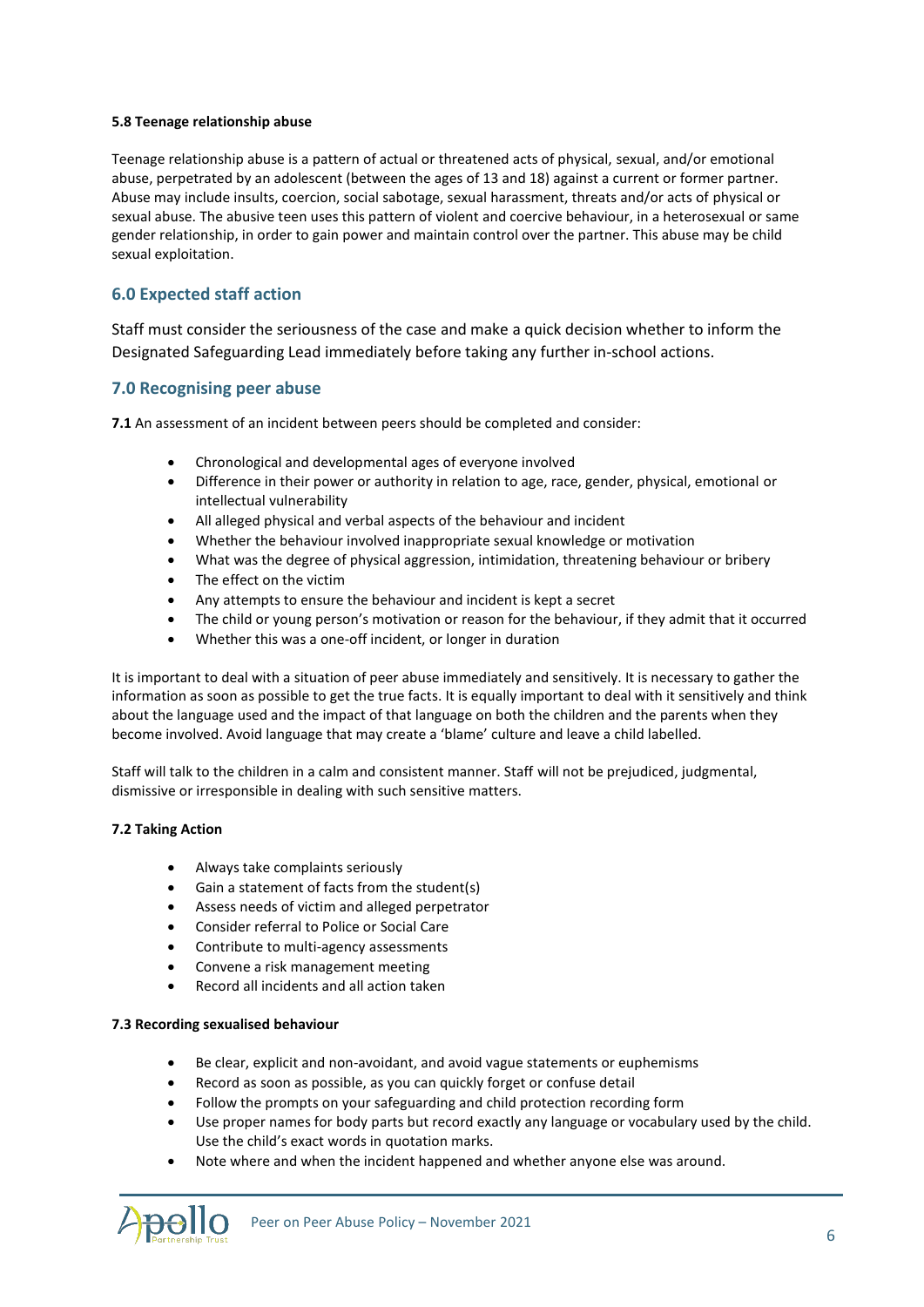#### **7.4 Gather the Facts**

Speak to all the young people involved separately, gain a statement of facts from them and use consistent language and open questions for each account. Ask the young people to tell you what happened. Use open questions, 'where, when, why, who'. (What happened? Who observed the incident? What was seen? What was heard? Did anyone intervene?). Do not interrogate or ask leading questions.

**Consider the Intent:** has this been a deliberate or contrived situation for a young person to be able to harm another?

#### **7.5 Decide on your next course of action**

If you believe any young person to be at risk of significant harm you must report to the Designated Safeguarding Lead immediately; they will follow the school's Safeguarding and Child Protection Policy. If the police intend to pursue this further, they may ask to interview the young people in school or they may ask for parents to come to school to be spoken to. It is important to be prepared for every situation and the potential time it may take.

# **8.0 Points to consider**

The following links give further guidance.

[https://llrscb.proceduresonline.com/p\\_sexually\\_harm\\_behav.html](https://llrscb.proceduresonline.com/p_sexually_harm_behav.html)

<https://www.brook.org.uk/training/wider-professional-training/sexual-behaviours-traffic-light-tool/>

#### **8.1 What is the age of the children involved?**

How old are the young people involved in the incident and is there any age difference between those involved? In relation to sexual exploration, children under the age of 5, in particular 1-4 year olds who are learning toileting skills may show a particular interest in exploration at around this stage. This, however, should not be overlooked.

# **8.2 Where did the incident or incidents take place?**

Was the incident in an open, visible place to others? If so, was it observed? If not, is more supervision required within this particular area?

#### **8.3 What was the explanation by all children involved of what occurred?**

Can each of the young people give the same explanation of the incident and also what is the effect on the young people involved? Is the incident seen to be bullying for example, in which case regular and repetitive? Is the version of one young person different from another and why?

#### **8.4 What is each of the children's own understanding of what occurred?**

Do the young people know/understand what they are doing? E.g. do they have knowledge of body parts, of privacy and that it is inappropriate to touch? Is the young person's explanation in relation to something they may have heard or been learning about that has prompted the behaviour? Is the behaviour deliberate and contrived? Does the young person have understanding of the impact of their behaviour on the other person?

#### **8.5 Repetition**

Has the behaviour been repeated to an individual on more than one occasion? In the same way it must be considered has the behaviour persisted to an individual after the issue has already been discussed or dealt with and appropriately resolved?

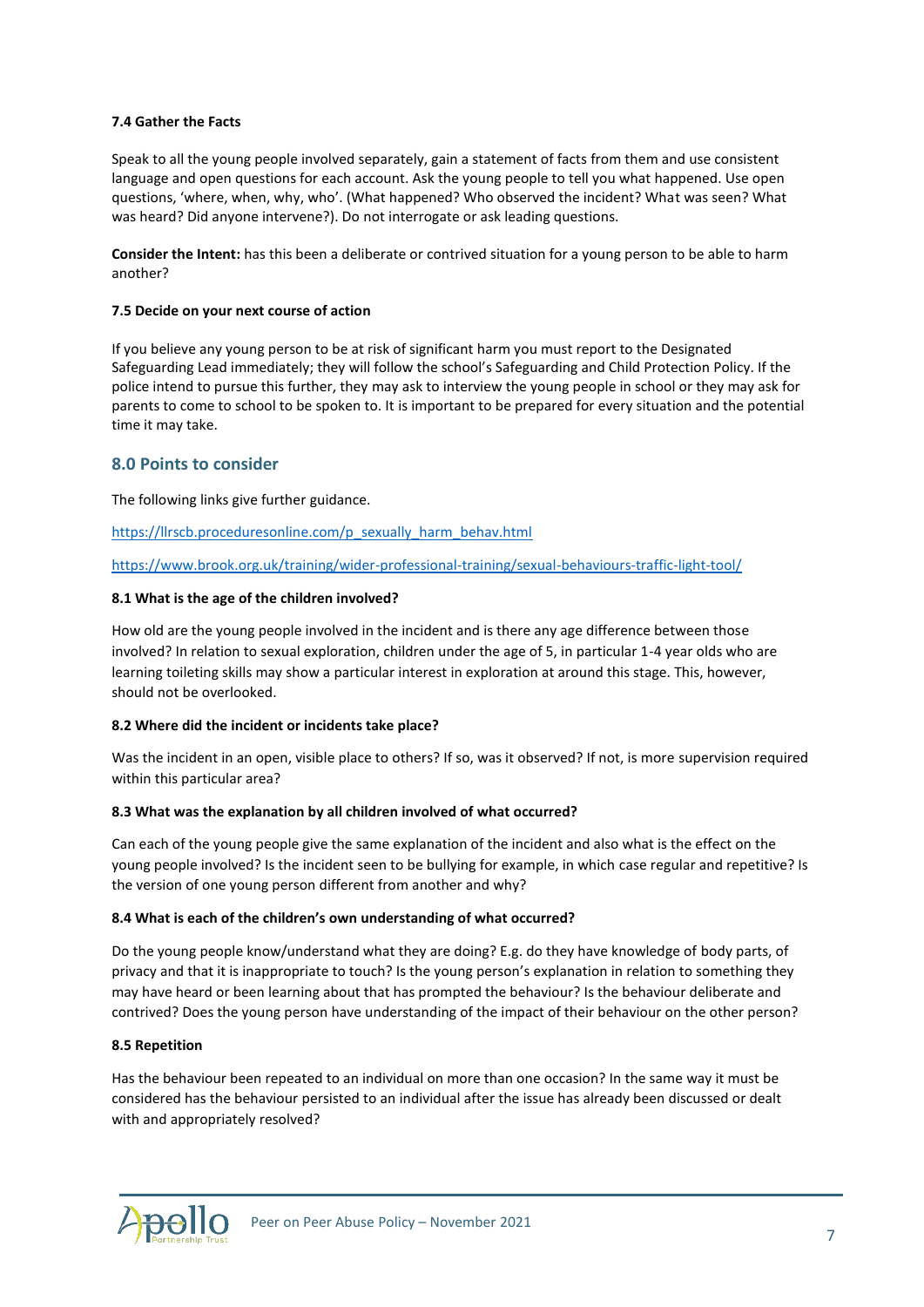# **9.0 Next Steps**

Once the outcome of the incident(s) has been established it is necessary to ensure future incidents of abuse do not occur again and consider the support and intervention required fort those involved

#### **9.1 For the young person who has been harmed**

What support they require depends on the individual young person It may be that they wish to seek counselling or one to one support via a mentor. It may also be that they feel able to deal with the incident(s) on their own or with support of family and friends; in which case it is necessary that this young person continues to be monitored and offered support should they require it in the future. If the incidents are of a bullying nature, the young person may need support in improving peer groups/relationships with other young people, or some restorative justice work with all those involved may be required.

Other interventions that could be considered may target a whole class or year group for example a speaker on online bullying, relationship abuse etc.

#### **9.2 For the young person who has displayed harmful behaviour**

It is important to find out why the young person has behaved in such a way. It may be that the young person is experiencing their own difficulties and may even have been harmed themselves in a similar way. In such cases support such as one to one mentoring or counselling may also be necessary.

Particular support from identified services may be necessary through an early help referral and the young person may require additional support from family members.

Once the support required to meet the individual needs of the young person has been met, it is important that the young person receives a consequence for their behaviour. This may be in the form of restorative justice e.g. making amends with the young person they have targeted if this has been some form of bullying. In the cases of sexually harmful behaviour it may be a requirement for the young person to engage in one to one work with a particular service or agency (if a crime has been committed this may be through the police or youth offending service). If there is any form of criminal investigation ongoing it may be that this young person cannot be educated on site until the investigation has concluded. In which case, the young person will need to be provided with appropriate support and education elsewhere.

It may be that the behaviour that the young person has displayed may continue to pose a risk to others, in which case an individual risk assessment may be required. This should be completed via a multi- agency response to ensure that the needs of the young person and the risks towards others are measured by all of those agencies involved including the young person and their parents. This may mean additional supervision of the young person or protective strategies if the young person feels at risk of engaging in further inappropriate or harmful behaviour.

The school may also choose a punishment as a consequence such as exclusion or internal exclusion/inclusion/seclusion for a period of time to allow the young person to reflect on their behaviour.

#### **9.3 After care**

It is important that following the incident the young people involved continue to feel supported and receive help even if they have stated that they are managing the incident. Sometimes the feelings of remorse, regret or unhappiness may occur at a much later stage than the incident. It is important to ensure that the young people do not engage in any further harmful behaviour either towards someone else or to themselves as a way of coping (e.g. self-harm). For this reason, regular reviews with the young people following the incident(s) are imperative.

# **10 Preventative Strategies**

Peer on peer abuse can and will occur on any site even with the most robust policies and support processes. It is important to develop appropriate strategies to proactively prevent peer on peer abuse.